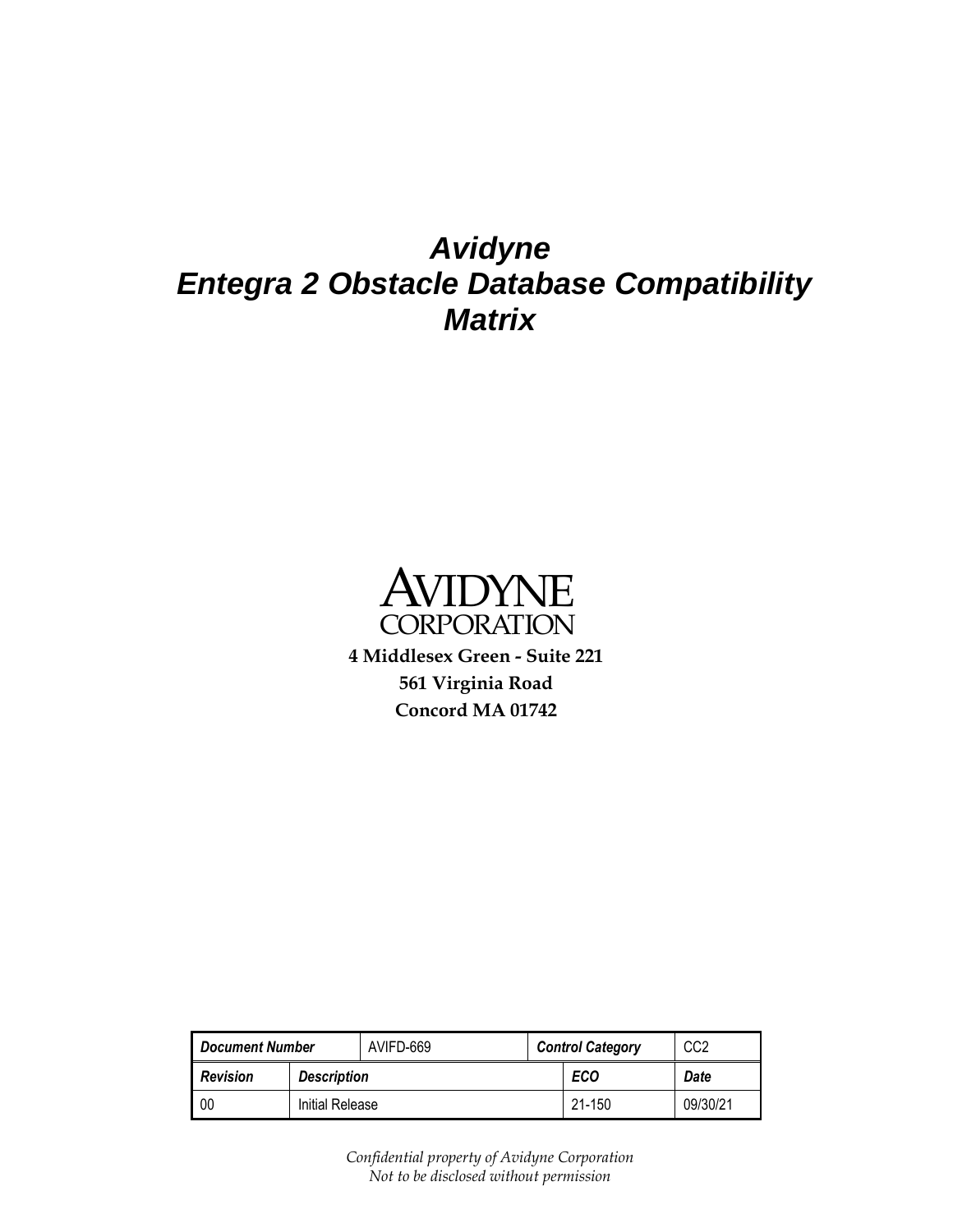# *Table of Contents*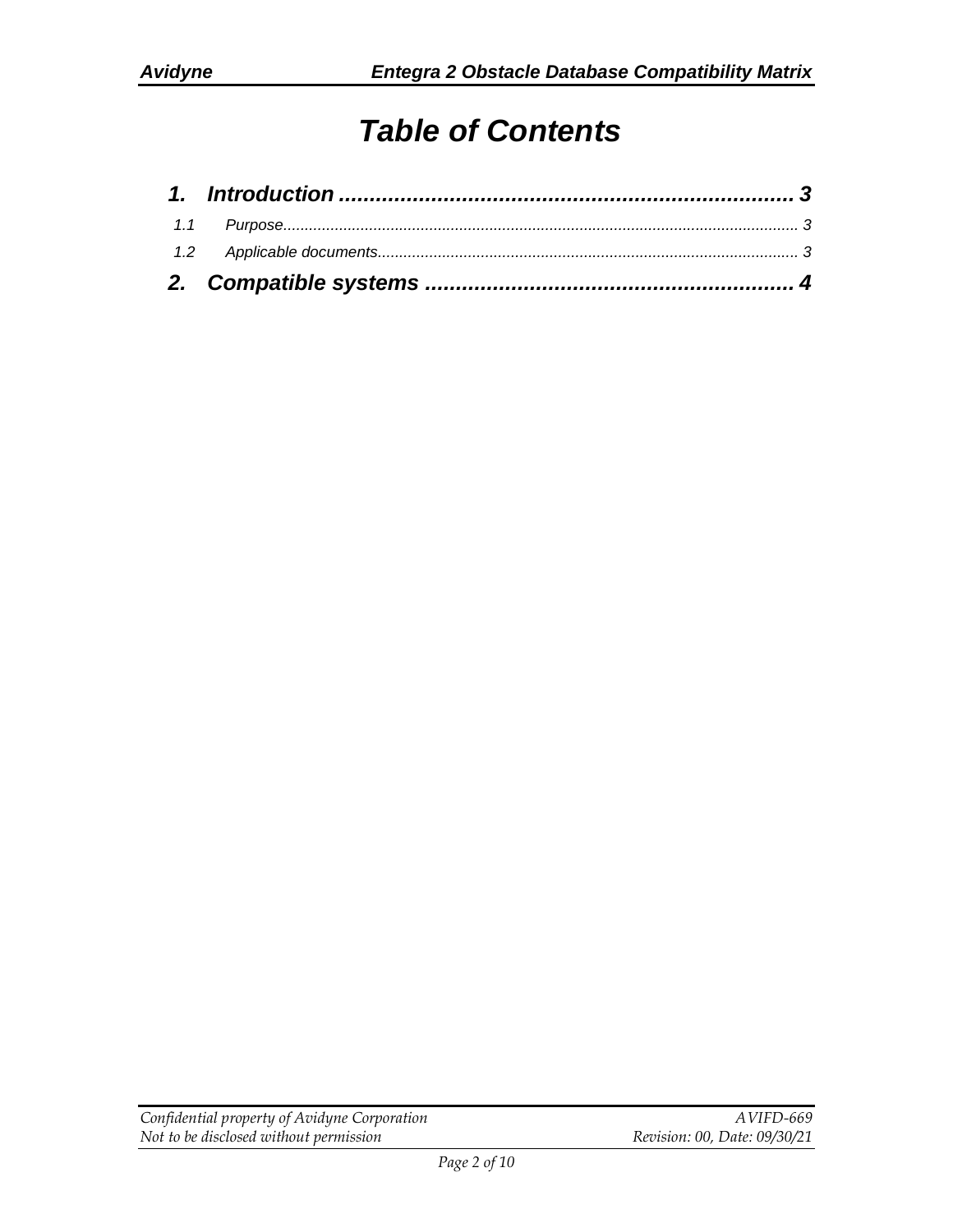## <span id="page-2-0"></span>*1. Introduction*

#### <span id="page-2-1"></span>*1.1 Purpose*

The purpose of this document is to describe the systems to which Avidyne's Type 2 LOA is applicable.

#### <span id="page-2-2"></span>*1.2 Applicable documents*

| Agency | Number         | Title                                                 |  |  |  |
|--------|----------------|-------------------------------------------------------|--|--|--|
| FAA    | AC 20-153B     | Acceptance of Data Processes and Associated Databases |  |  |  |
| RTCA   | <b>DO-200B</b> | Standards for Processing Aeronautical Data            |  |  |  |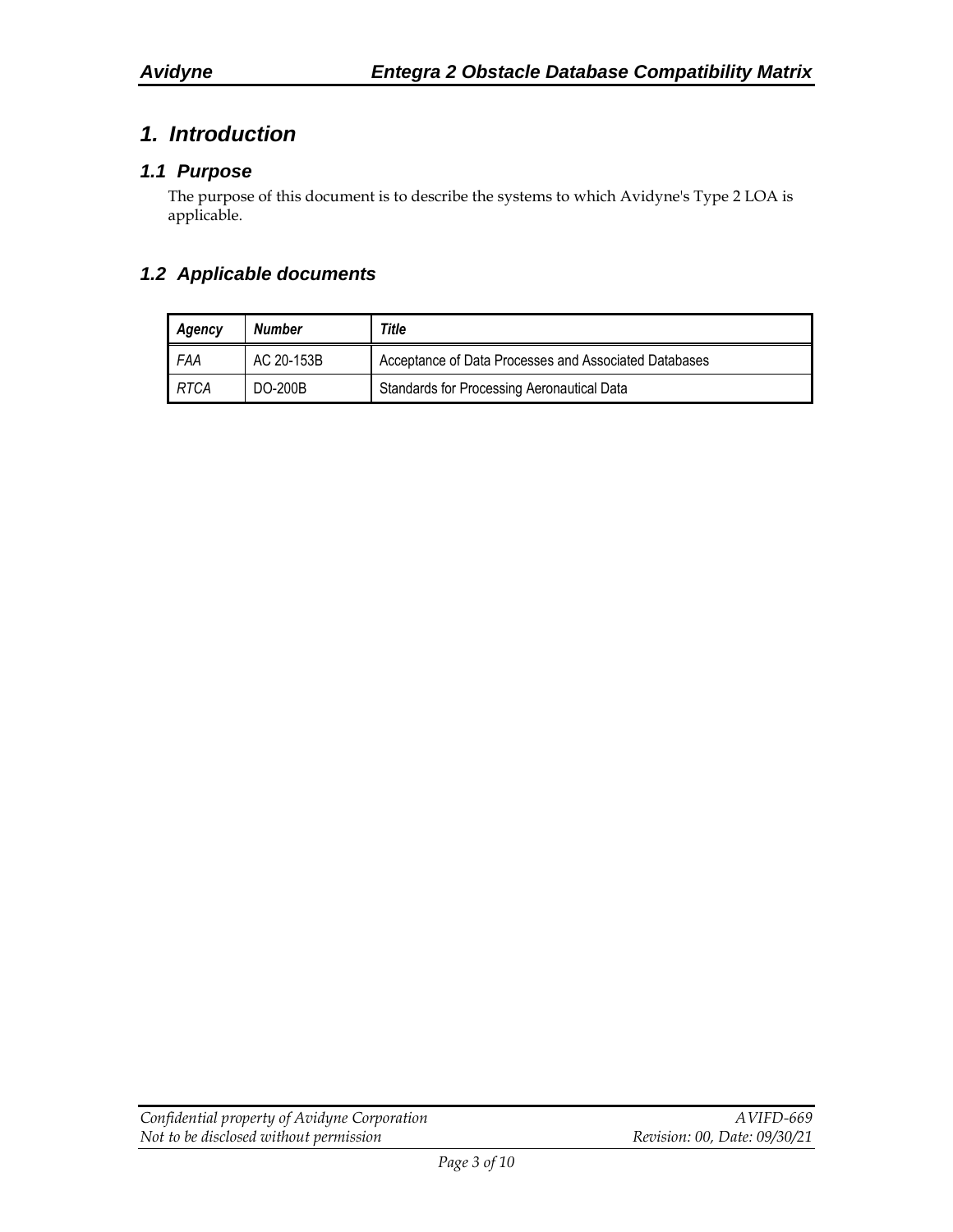### <span id="page-3-0"></span>*2. Compatible systems*

With regards to Avidyne's processing of obstacle data, compatibility has been established with the following systems:

10" Integrated Flight Display (IFD) System with Release 9.4 (and earlier) software consisting of:

| <b>Article Part Number</b> |                        |  | <b>Article Description</b>                  |
|----------------------------|------------------------|--|---------------------------------------------|
|                            | 700-00083-() with      |  |                                             |
| Software Part Number       | Software Description   |  |                                             |
| $530-00221$ - $()$         | <b>ACR Software</b>    |  |                                             |
| 530-00208-()               | <b>FPSM Software</b>   |  |                                             |
| 530-00207-()               | MPIO Software          |  | IFD5000i Integrated Flight Display          |
| 530-00182-()               | <b>VHF Software</b>    |  |                                             |
| 530-00196-()               | <b>GPS Software</b>    |  |                                             |
| 530-00209-()               | <b>ADAHRS Software</b> |  |                                             |
| 510-00773-()               | <b>IRU Software</b>    |  |                                             |
|                            |                        |  |                                             |
|                            | 700-00150-() with      |  |                                             |
| Software Part Number       | Software Description   |  | ACD215 Control Display Unit                 |
| 530-00205-()               | Keyboard Software      |  |                                             |
|                            |                        |  |                                             |
|                            | 700-00156-()           |  | <b>ACM100 Aircraft Configuration Module</b> |

| Confidential property of Avidyne Corporation | AVIFD-669                    |
|----------------------------------------------|------------------------------|
| Not to be disclosed without permission       | Revision: 00, Date: 09/30/21 |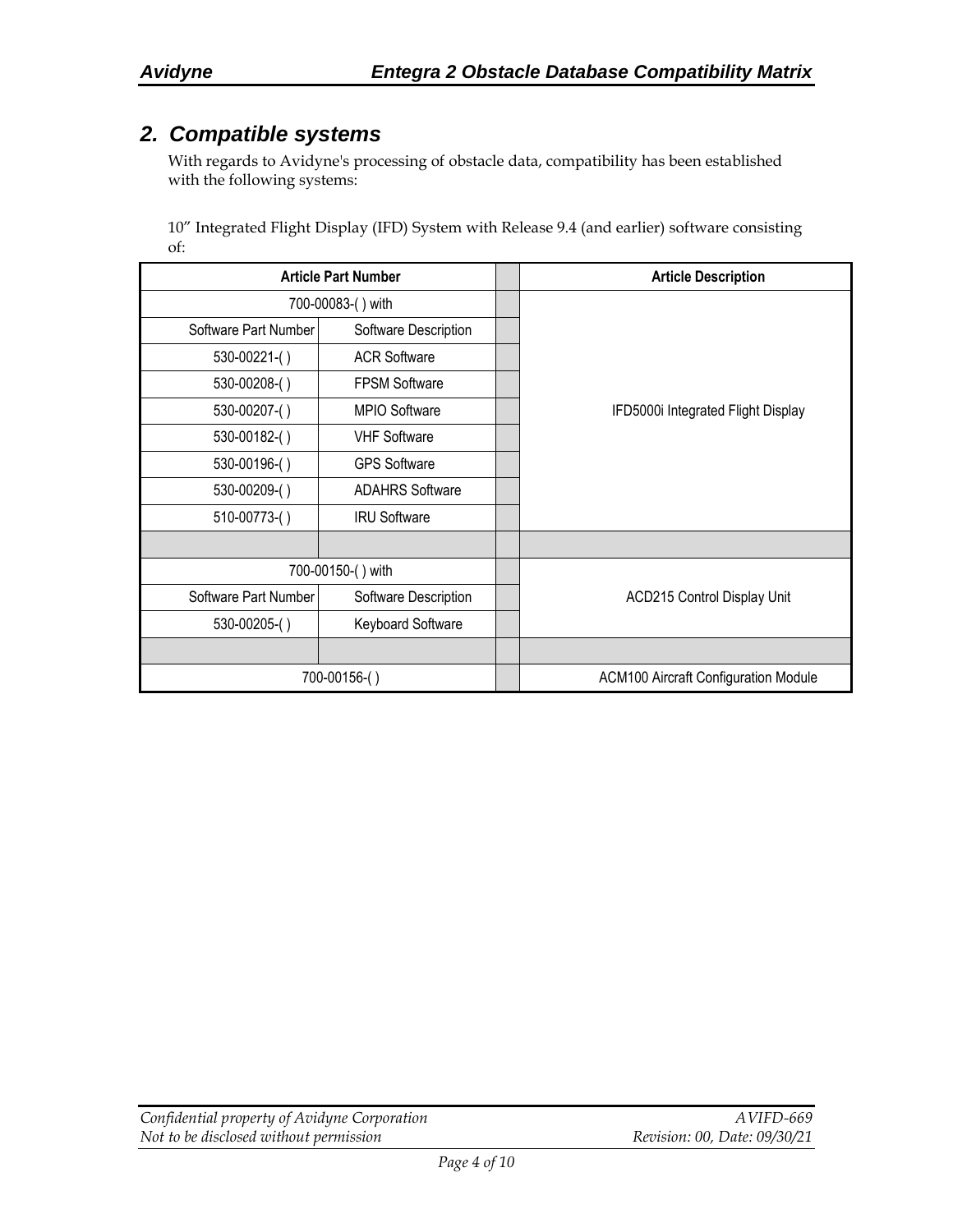12" Integrated Flight Display (IFD) System with Release 9.4 (and earlier) software consisting of:

| Article Part Number  |                        | <b>Article Description</b>                  |
|----------------------|------------------------|---------------------------------------------|
| 700-00171-() with    |                        |                                             |
| Software Part Number | Software Description   |                                             |
| $530-00221$ - $()$   | <b>ACR Software</b>    |                                             |
| 530-00208-()         | <b>FPSM Software</b>   |                                             |
| 530-00207-()         | MPIO Software          | IFD6000i Integrated Flight Display          |
| 530-00182-()         | <b>VHF Software</b>    |                                             |
| 530-00196-()         | <b>GPS Software</b>    |                                             |
| 530-00209-()         | <b>ADAHRS Software</b> |                                             |
| 510-00773-()         | <b>IRU Software</b>    |                                             |
|                      |                        |                                             |
|                      | 700-00150-() with      |                                             |
| Software Part Number | Software Description   | <b>ACD215 Control Display Unit</b>          |
| 530-00205-()         | Keyboard Software      |                                             |
|                      |                        |                                             |
|                      | 700-00156-()           | <b>ACM100 Aircraft Configuration Module</b> |

540 Integrated Flight Display (IFD) System with Release 10.0 software consisting of:

| Article Part Number  |                                  | Article Description              |
|----------------------|----------------------------------|----------------------------------|
| 700-00182-() with    |                                  |                                  |
| Software Part Number | Software Description             |                                  |
| 530-00225-()         | <b>ACR Software</b>              |                                  |
| 530-00226-()         | <b>FPSM Software</b>             |                                  |
| 530-00231-()         | <b>VHF Software</b>              | IFD540 Integrated Flight Display |
| 530-00229-()         | <b>GPS Software</b>              |                                  |
| 530-00227-()         | <b>LIO Application Processor</b> |                                  |
| 510-00228-()         | LIO I/O Processor                |                                  |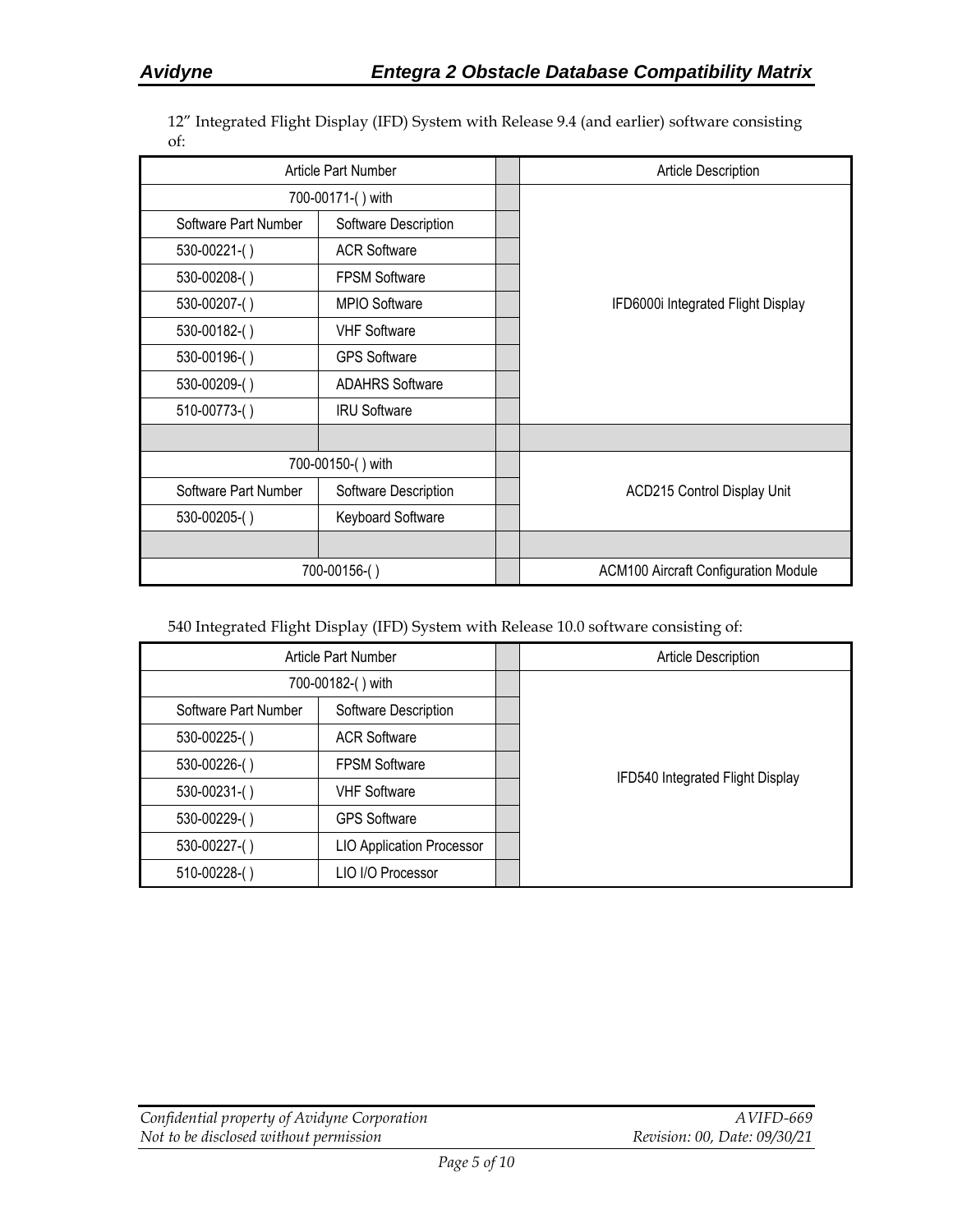| $\epsilon$           | $1 \quad 1 \quad 1 \quad 1 \quad 1$ | $\epsilon$                       |
|----------------------|-------------------------------------|----------------------------------|
| Article Part Number  |                                     | Article Description              |
| 700-00182-() with    |                                     |                                  |
| Software Part Number | Software Description                |                                  |
| 530-00236-()         | <b>ACR Software</b>                 |                                  |
| 530-00226-()         | <b>FPSM Software</b>                |                                  |
| $530 - 00231$ -()    | <b>VHF Software</b>                 | IFD540 Integrated Flight Display |
| 530-00229-()         | <b>GPS Software</b>                 |                                  |
| 530-00227-()         | <b>LIO Application Processor</b>    |                                  |
| $510-00238$ - $()$   | LIO I/O Processor                   |                                  |

540 Integrated Flight Display (IFD) System with Release 10.1 software consisting of:

440 Integrated Flight Display (IFD) System with Release 10.1 software consisting of:

| <b>Article Part Number</b> |                                  | Article Description              |
|----------------------------|----------------------------------|----------------------------------|
| 700-00179-() with          |                                  |                                  |
| Software Part Number       | Software Description             |                                  |
| 530-00236-()               | <b>ACR Software</b>              |                                  |
| 530-00226-()               | <b>FPSM Software</b>             |                                  |
| $530 - 00231 - ( )$        | <b>VHF Software</b>              | IFD440 Integrated Flight Display |
| 530-00229-()               | <b>GPS Software</b>              |                                  |
| 530-00227-()               | <b>LIO Application Processor</b> |                                  |
| 510-00238-()               | LIO I/O Processor                |                                  |

| Confidential property of Avidyne Corporation | AVIFD-669                    |
|----------------------------------------------|------------------------------|
| Not to be disclosed without permission       | Revision: 00, Date: 09/30/21 |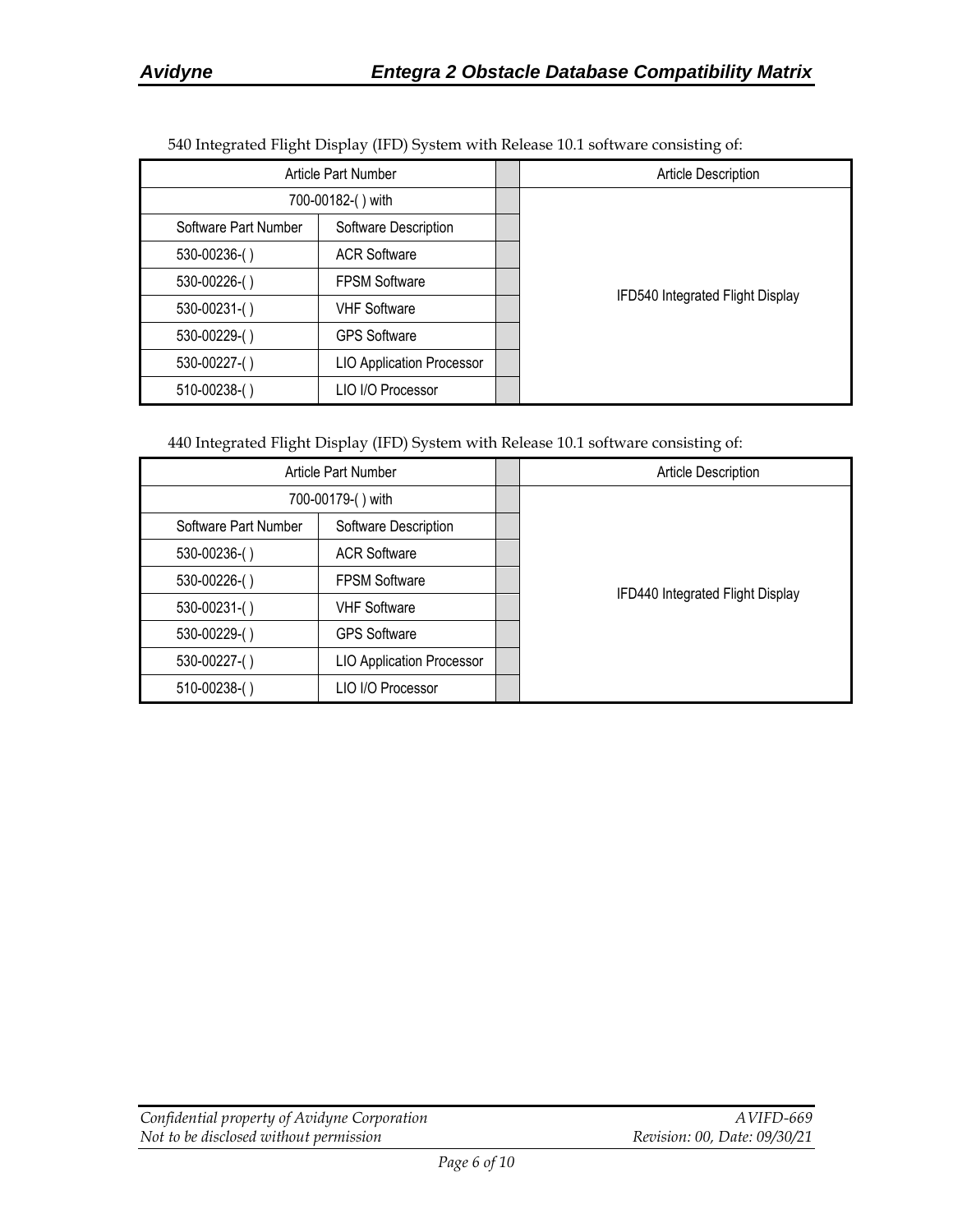| Article Part Number  |                                  |  | <b>Article Description</b>       |
|----------------------|----------------------------------|--|----------------------------------|
|                      | 700-00182-() with                |  |                                  |
| Software Part Number | Software Description             |  |                                  |
| 530-00240-()         | <b>ACR Software</b>              |  |                                  |
| 530-00226-()         | <b>FPSM Software</b>             |  |                                  |
| 530-00231-()         | VHF Software (when<br>Installed) |  | IFD5XX Integrated Flight Display |
| 530-00229-()         | <b>GPS Software</b>              |  |                                  |
| 530-00239-()         | <b>LIO Application Processor</b> |  |                                  |
| 510-00238-()         | LIO I/O Processor                |  |                                  |
| 530-00223-()         | ARS Software (when<br>Installed) |  |                                  |

5XX Series Integrated Flight Display (IFD) System with Release 10.2.x software consisting of:

4XX Series Integrated Flight Display (IFD) System with Release 10.2.x software consisting of:

| Article Part Number  |                                         |  | <b>Article Description</b>       |
|----------------------|-----------------------------------------|--|----------------------------------|
|                      | 700-00179-() with                       |  |                                  |
| Software Part Number | Software Description                    |  |                                  |
| 530-00240-()         | <b>ACR Software</b>                     |  |                                  |
| 530-00226-()         | <b>FPSM Software</b>                    |  |                                  |
| 530-00231-()         | <b>VHF Software (when</b><br>Installed) |  | IFD4XX Integrated Flight Display |
| 530-00229-()         | <b>GPS Software</b>                     |  |                                  |
| 530-00239-()         | <b>LIO Application Processor</b>        |  |                                  |
| $510-00238$ - $()$   | LIO I/O Processor                       |  |                                  |

| Confidential property of Avidyne Corporation | AVIFD-669                    |
|----------------------------------------------|------------------------------|
| Not to be disclosed without permission       | Revision: 00, Date: 09/30/21 |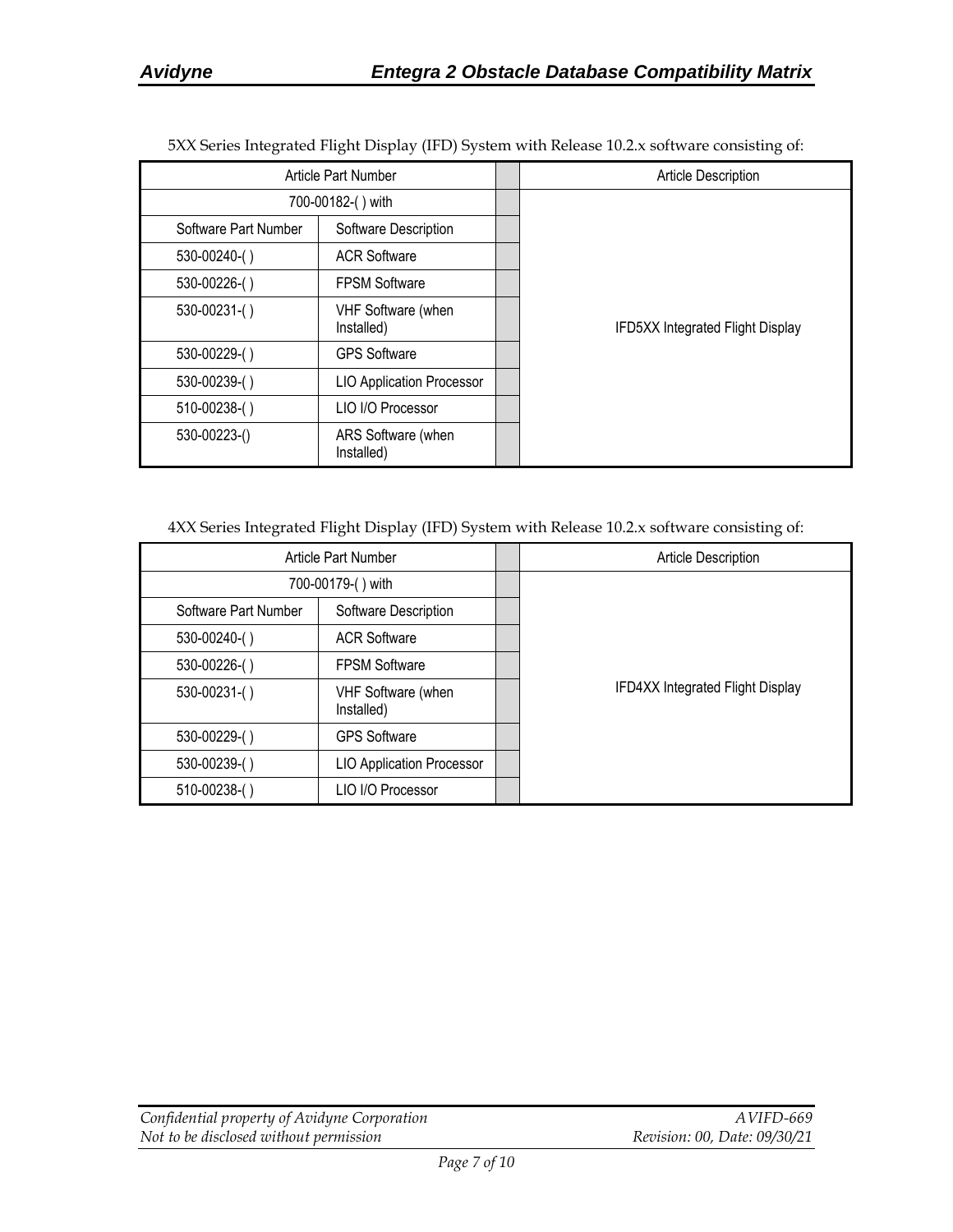Atlas Series Integrated Flight Display (IFD) System with Release 10.2.x software consisting of:

|                      | Article Part Number              | Article Description             |
|----------------------|----------------------------------|---------------------------------|
|                      | 700-00194-() with                |                                 |
| Software Part Number | Software Description             |                                 |
| $530 - 00240$ -()    | <b>ACR Software</b>              |                                 |
| 530-00226-()         | <b>FPSM Software</b>             |                                 |
| 530-00231-()         | VHF Software (when<br>Installed) | Atlas Integrated Flight Display |
| 530-00229-()         | <b>GPS Software</b>              |                                 |
| 530-00239-()         | <b>LIO Application Processor</b> |                                 |
| 510-00238-()         | LIO I/O Processor                |                                 |
| 530-00223-()         | ARS Software (when<br>Installed) |                                 |

Helios Series Integrated Flight Display (IFD) System with Release 10.2.x software consisting of:

|                      | Article Part Number              | <b>Article Description</b>       |
|----------------------|----------------------------------|----------------------------------|
|                      | 700-00195-() with                |                                  |
| Software Part Number | Software Description             |                                  |
| $530-00240$ - $()$   | <b>ACR Software</b>              |                                  |
| 530-00226-()         | <b>FPSM Software</b>             |                                  |
| 530-00231-()         | VHF Software (when<br>Installed) | Helios Integrated Flight Display |
| 530-00229-()         | <b>GPS Software</b>              |                                  |
| 530-00239-()         | <b>LIO Application Processor</b> |                                  |
| 510-00238-()         | LIO I/O Processor                |                                  |
| 530-00223-()         | ARS Software (when<br>Installed) |                                  |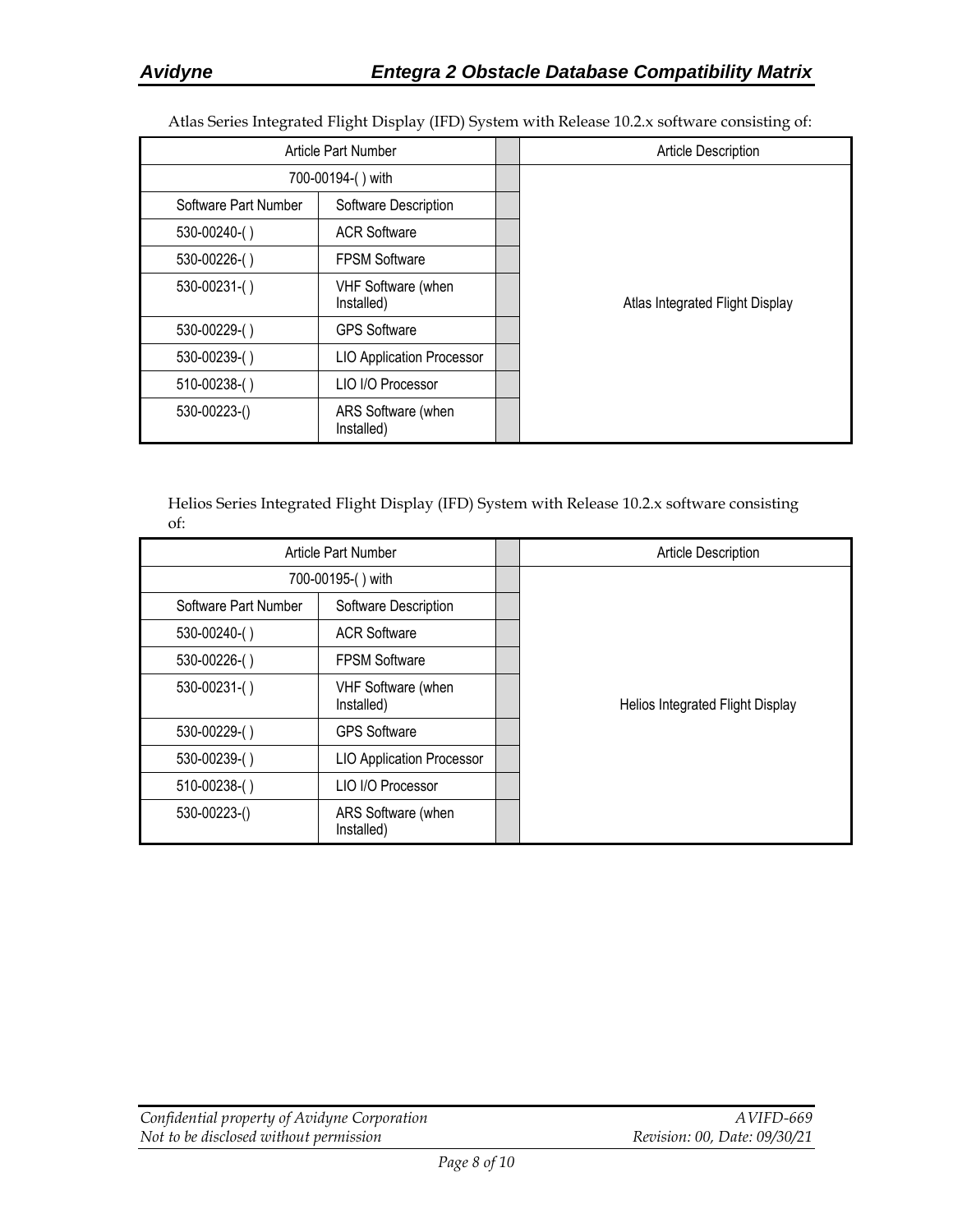5XX Series Integrated Flight Display (IFD) System with Release 10.3.x software consisting of:

|                      | Article Part Number              | <b>Article Description</b>              |
|----------------------|----------------------------------|-----------------------------------------|
|                      | 700-00182-() with                |                                         |
| Software Part Number | Software Description             |                                         |
| $530 - 00246$ ()     | <b>ACR Software</b>              |                                         |
| $530 - 00226$ -()    | <b>FPSM Software</b>             |                                         |
| $530 - 00231 - ( )$  | VHF Software (when<br>Installed) | <b>IFD5XX Integrated Flight Display</b> |
| 530-00229-()         | <b>GPS Software</b>              |                                         |
| 530-00239-()         | <b>LIO Application Processor</b> |                                         |
| 510-00238-()         | LIO I/O Processor                |                                         |
| 530-00223-()         | ARS Software (when<br>Installed) |                                         |

4XX Series Integrated Flight Display (IFD) System with Release 10.3.x software consisting of:

|                      | Article Part Number              | Article Description              |
|----------------------|----------------------------------|----------------------------------|
|                      | 700-00179-() with                |                                  |
| Software Part Number | Software Description             |                                  |
| 530-00246-()         | <b>ACR Software</b>              |                                  |
| 530-00226-()         | <b>FPSM Software</b>             |                                  |
| $530 - 00231 - ( )$  | VHF Software (when<br>Installed) | IFD4XX Integrated Flight Display |
| 530-00229-()         | <b>GPS Software</b>              |                                  |
| 530-00239-()         | <b>LIO Application Processor</b> |                                  |
| 510-00238-()         | LIO I/O Processor                |                                  |

| Confidential property of Avidyne Corporation | AVIFD-669                    |
|----------------------------------------------|------------------------------|
| Not to be disclosed without permission       | Revision: 00, Date: 09/30/21 |